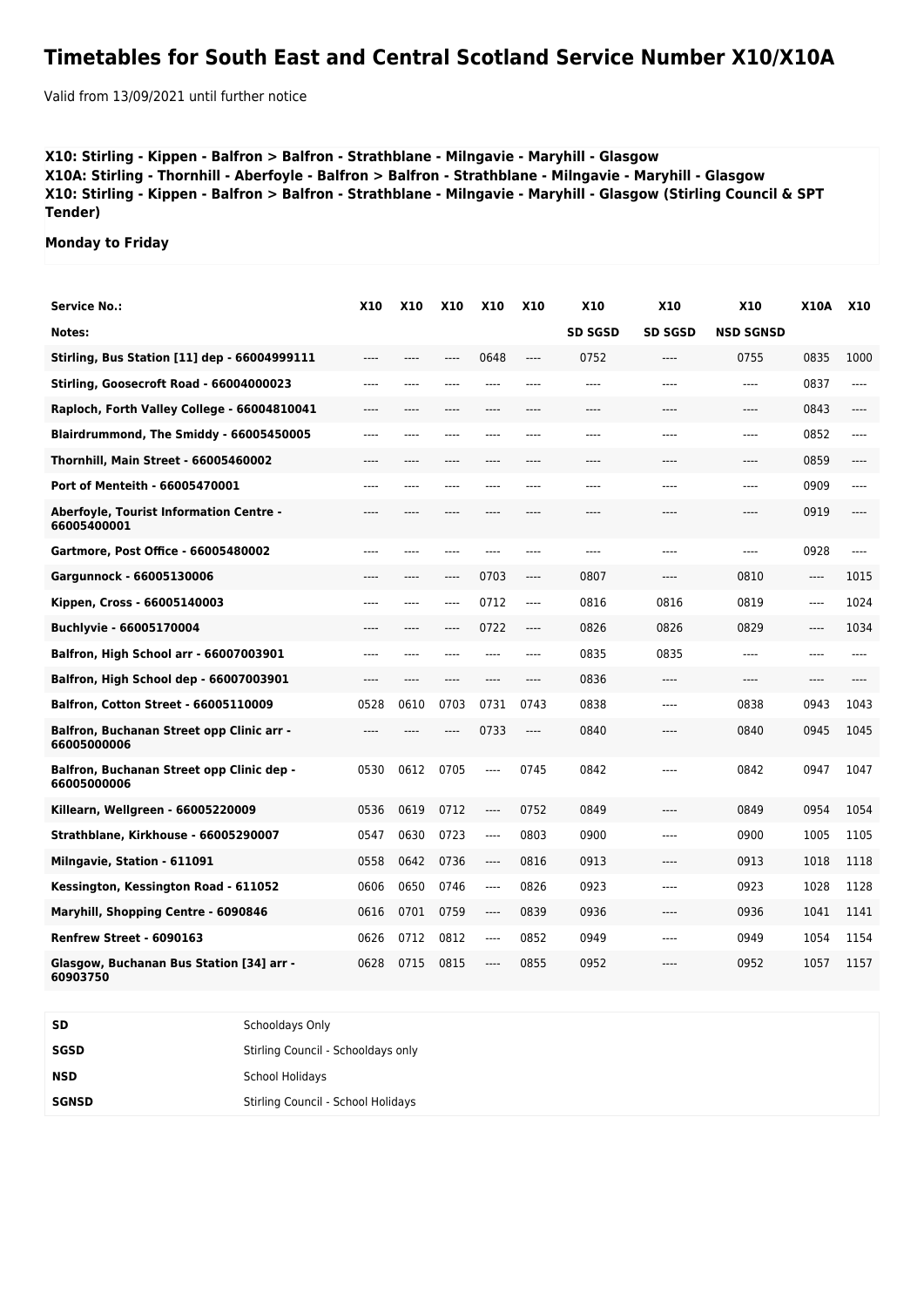| <b>Service No.:</b>                                      | <b>X10A</b> | <b>X10</b> | <b>X10</b> | <b>X10A</b>                   | <b>X10</b> | <b>X10A</b>    | <b>X10A</b>      | <b>X10</b>                    | X10            | <b>X10</b>                 |
|----------------------------------------------------------|-------------|------------|------------|-------------------------------|------------|----------------|------------------|-------------------------------|----------------|----------------------------|
| Notes:                                                   |             |            |            |                               |            | <b>SD SGSD</b> | <b>NSD SGNSD</b> |                               | <b>SD SGSD</b> | <b>NSD</b><br><b>SGNSD</b> |
| Stirling, Bus Station [11] dep -<br>66004999111          | 1035        | 1100       | 1200       | 1235                          | 1400       | 1435           | 1435             | $\hspace{1.5cm} \textbf{---}$ | 1600           | 1600                       |
| Stirling, Goosecroft Road - 66004000023                  | 1037        | $---$      | ----       | 1237                          | ----       | 1437           | 1437             | ----                          | ----           | ----                       |
| Raploch, Forth Valley College -<br>66004810041           | 1043        | ----       | ----       | 1243                          | ----       | 1443           | 1443             | ----                          | ----           | ----                       |
| Blairdrummond, The Smiddy - 66005450005                  | 1052        | $-----$    | ----       | 1252                          | ----       | 1452           | 1452             | ----                          | ----           | ----                       |
| Thornhill, Main Street - 66005460002                     | 1059        | ----       | ----       | 1259                          | ----       | 1459           | 1459             | ----                          | ----           | ----                       |
| Port of Menteith - 66005470001                           | 1109        | ----       | ----       | 1309                          | ----       | 1509           | 1509             | ----                          | ----           | ----                       |
| Aberfoyle, Tourist Information Centre -<br>66005400001   | 1119        | $---$      | ----       | 1319                          | $---$      | 1519           | 1519             | $---$                         | ----           | ----                       |
| Gartmore, Post Office - 66005480002                      | 1128        | $---$      | ----       | 1328                          | $---$      | 1528           | 1528             | $---$                         | $---$          | $---$                      |
| Gargunnock - 66005130006                                 | ----        | 1115       | 1215       | $\hspace{1.5cm} \textbf{---}$ | 1415       | ----           | ----             | $---$                         | 1615           | 1615                       |
| Kippen, Cross - 66005140003                              | ----        | 1124       | 1224       | $---$                         | 1424       | $---$          | ----             | $---$                         | 1624           | 1624                       |
| Buchlyvie - 66005170004                                  | ----        | 1134       | 1234       | $---$                         | 1434       | $---$          | ----             | $---$                         | 1634           | 1634                       |
| <b>Balfron, High School arr - 66007003901</b>            | $---$       | $---$      | $---$      | $---$                         | $---$      | 1543           | ----             | $---$                         | 1643           | $---$                      |
| Balfron, High School dep - 66007003901                   | ----        | $---$      | ----       | ----                          | $---$      | 1544           | $---$            | $---$                         | 1644           | ----                       |
| <b>Balfron, Cotton Street - 66005110009</b>              | 1143        | 1143       | 1243       | 1343                          | 1443       | 1546           | 1543             | 1628                          | 1646           | 1643                       |
| Balfron, Buchanan Street opp Clinic arr -<br>66005000006 | 1145        | 1145       | 1245       | 1345                          | 1445       | 1548           | 1545             | $\cdots$                      | 1648           | 1645                       |
| Balfron, Buchanan Street opp Clinic dep -<br>66005000006 | 1147        | $---$      | 1247       | 1347                          | 1447       | 1549           | 1547             | 1630                          | $---$          | $---$                      |
| Killearn, Wellgreen - 66005220009                        | 1154        | ----       | 1254       | 1354                          | 1454       | 1557           | 1554             | 1637                          | $---$          | $---$                      |
| Strathblane, Kirkhouse - 66005290007                     | 1205        | ----       | 1305       | 1405                          | 1505       | 1608           | 1605             | 1648                          | ----           | ----                       |
| Milngavie, Station - 611091                              | 1218        | ----       | 1318       | 1418                          | 1518       | 1621           | 1618             | 1701                          | $---$          | ----                       |
| Kessington, Kessington Road - 611052                     | 1228        | ----       | 1328       | 1428                          | 1528       | 1631           | 1628             | 1711                          | ----           | ----                       |
| Maryhill, Shopping Centre - 6090846                      | 1241        | $---$      | 1341       | 1441                          | 1541       | 1644           | 1641             | 1724                          | $---$          | $---$                      |
| Renfrew Street - 6090163                                 | 1254        | ----       | 1354       | 1454                          | 1554       | 1657           | 1654             | 1737                          | ----           |                            |
| Glasgow, Buchanan Bus Station [34] arr -<br>60903750     | 1257        | ----       | 1357       | 1457                          | 1557       | 1700           | 1657             | 1740                          | $---$          | ----                       |

| <b>SD</b>    | Schooldays Only                    |
|--------------|------------------------------------|
| SGSD         | Stirling Council - Schooldays only |
| <b>NSD</b>   | <b>School Holidays</b>             |
| <b>SGNSD</b> | Stirling Council - School Holidays |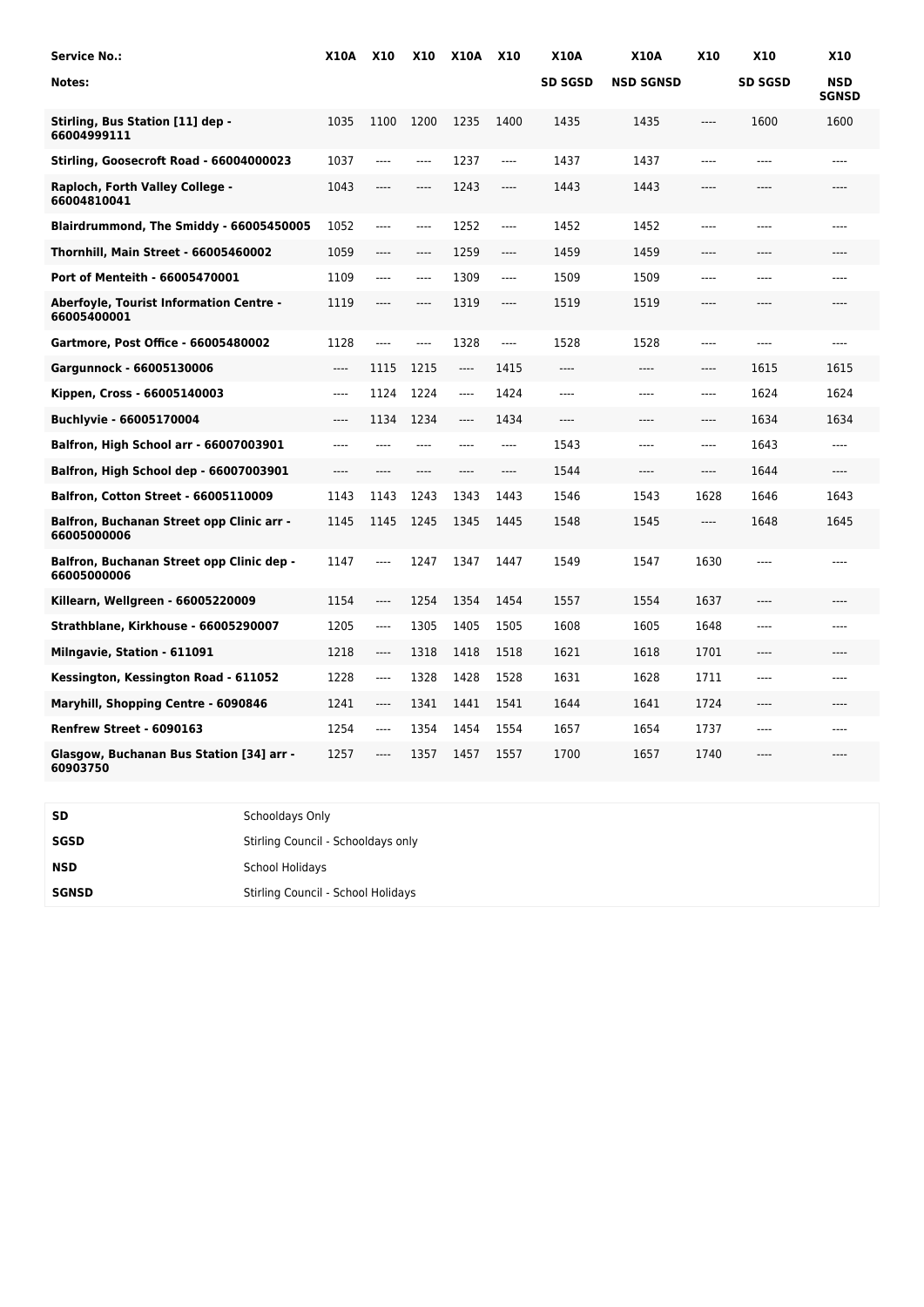| Service No.:                                             | <b>X10A</b> | <b>X10</b>       | <b>X10</b>     | <b>X10</b> | <b>X10A</b> | <b>X10</b> | <b>X10</b> | <b>X10</b> | <b>X10</b> | <b>X10</b> |
|----------------------------------------------------------|-------------|------------------|----------------|------------|-------------|------------|------------|------------|------------|------------|
| Notes:                                                   |             | <b>NSD SGNSD</b> | <b>SD SGSD</b> |            |             |            |            |            |            |            |
| <b>Stirling, Bus Station [11] dep - 66004999111</b>      | 1635        | ----             | ----           | $---$      | 1735        | 1750       | ----       | 1905       | 1905       | 2045       |
| Stirling, Goosecroft Road - 66004000023                  | 1637        | ----             | ----           | $---$      | 1737        | $---$      | ----       | ----       |            |            |
| Raploch, Forth Valley College - 66004810041              | 1643        | ----             | ----           | $---$      | 1743        | $---$      | ----       | ----       |            |            |
| Blairdrummond, The Smiddy - 66005450005                  | 1652        | ----             | ----           | $---$      | 1752        | $---$      | ----       | ----       | ----       |            |
| Thornhill, Main Street - 66005460002                     | 1659        | $---$            | $---$          | $---$      | 1759        | $-----$    | ----       | $---$      | ----       |            |
| Port of Menteith - 66005470001                           | 1709        | ----             | ----           | ----       | 1809        | ----       | ----       | ----       |            |            |
| Aberfoyle, Tourist Information Centre - 66005400001      | 1719        | ----             | ----           | $---$      | 1819        | $---$      | ----       | ----       | ----       |            |
| Gartmore, Post Office - 66005480002                      | 1728        | ----             | ----           | $---$      | 1828        | $---$      | ----       | ----       | ----       |            |
| Gargunnock - 66005130006                                 | ----        | ----             | ----           | $---$      | ----        | 1805       | ----       | 1920       | 1920       | 2059       |
| Kippen, Cross - 66005140003                              | ----        | ----             | ----           | ----       | ----        | 1814       | ----       | 1929       | 1929       | 2108       |
| Buchlyvie - 66005170004                                  | ----        | ----             | ----           | $---$      | ----        | 1824       | $---$      | 1939       | 1939       | 2118       |
| Balfron, High School arr - 66007003901                   | ----        | ----             | ----           | ----       | ----        | $---$      | ----       | ----       |            |            |
| Balfron, High School dep - 66007003901                   | $---$       | ----             | $---$          | $---$      | ----        | $---$      | ----       | $---$      | $---$      |            |
| <b>Balfron, Cotton Street - 66005110009</b>              | 1743        | ----             | ----           | 1743       | 1843        | 1833       | 1843       | 1948       | 1948       | 2127       |
| Balfron, Buchanan Street opp Clinic arr -<br>66005000006 | ----        | ----             | ----           | 1745       | ----        | 1835       | 1845       | 1950       | 1950       | 2129       |
| Balfron, Buchanan Street opp Clinic dep -<br>66005000006 | ----        | 1647             | 1649           | 1747       | ----        | $---$      | 1847       | 1952       | 1952       | 2130       |
| Killearn, Wellgreen - 66005220009                        | ----        | 1654             | 1657           | 1754       | ----        | ----       | 1854       | 1959       | 1959       | 2137       |
| Strathblane, Kirkhouse - 66005290007                     | ----        | 1705             | 1708           | 1805       | ----        | $---$      | 1905       | 2010       | 2010       | 2148       |
| Milngavie, Station - 611091                              | ----        | 1718             | 1721           | 1818       | ----        | $-----$    | 1917       | 2022       | 2022       | 2159       |
| Kessington, Kessington Road - 611052                     | ----        | 1728             | 1731           | 1828       | ----        | $---$      | 1926       | 2031       | 2031       | 2208       |
| Maryhill, Shopping Centre - 6090846                      |             | 1741             | 1744           | 1841       | ----        | $-----$    | 1939       | 2044       | 2044       | 2220       |
| Renfrew Street - 6090163                                 | $---$       | 1754             | 1757           | 1854       | $---$       | $---$      | 1951       | 2056       | 2056       | 2232       |
| Glasgow, Buchanan Bus Station [34] arr - 60903750        | $---$       | 1757             | 1800           | 1857       | ----        | ----       | 1954       | 2059       | 2059       | 2235       |

| NSD          | <b>School Holidays</b>             |
|--------------|------------------------------------|
| <b>SGNSD</b> | Stirling Council - School Holidays |
| <b>SD</b>    | Schooldays Only                    |
| SGSD         | Stirling Council - Schooldays only |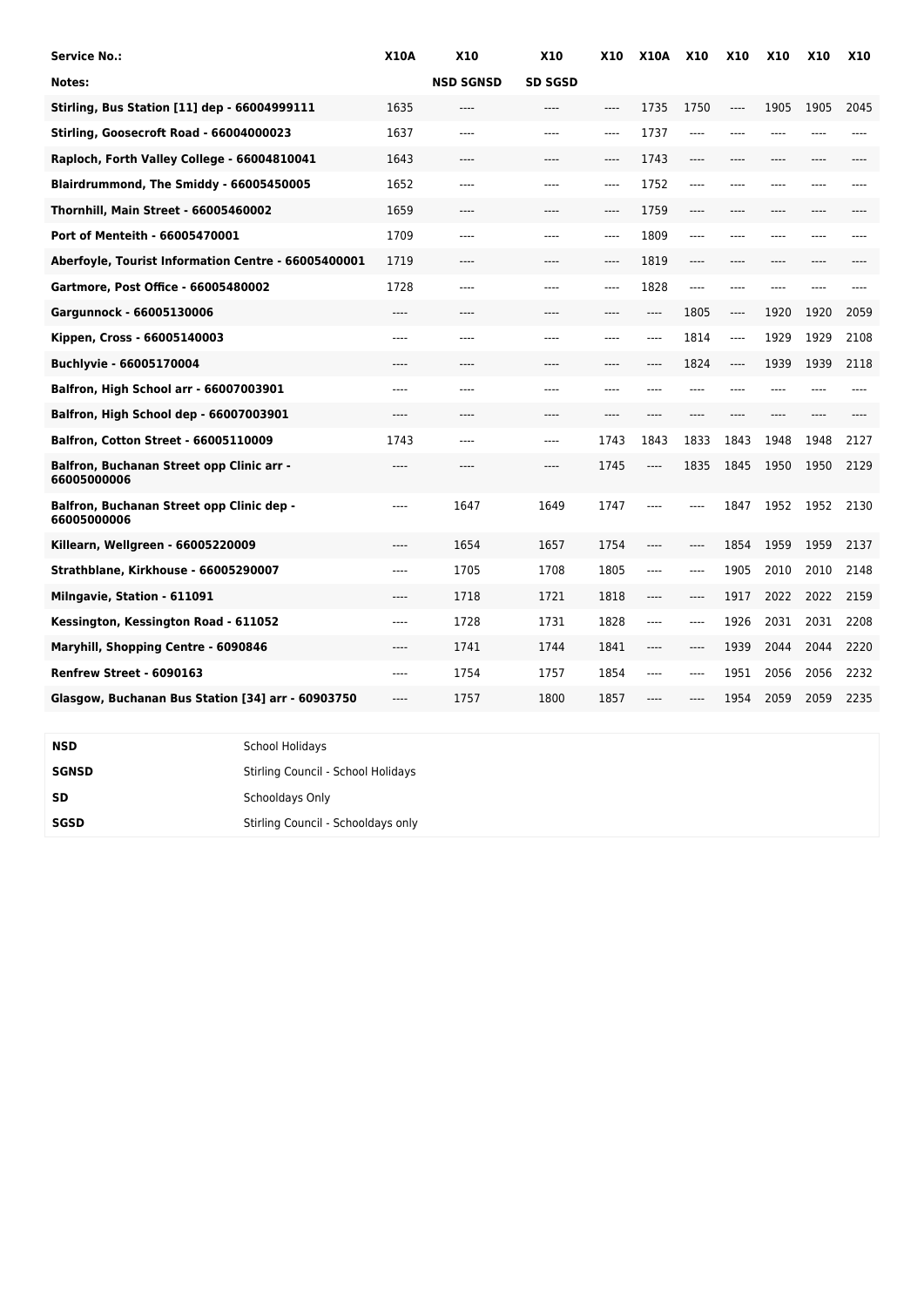| <b>Service No.:</b>                                   | <b>X10</b> |
|-------------------------------------------------------|------------|
| Notes:                                                |            |
| <b>Stirling, Bus Station [11] dep - 66004999111</b>   | 2300       |
| Stirling, Goosecroft Road - 66004000023               | ----       |
| Raploch, Forth Valley College - 66004810041           | ----       |
| Blairdrummond, The Smiddy - 66005450005               | ----       |
| Thornhill, Main Street - 66005460002                  |            |
| Port of Menteith - 66005470001                        | ----       |
| Aberfoyle, Tourist Information Centre - 66005400001   |            |
| Gartmore, Post Office - 66005480002                   | ----       |
| Gargunnock - 66005130006                              | 2314       |
| Kippen, Cross - 66005140003                           | 2323       |
| Buchlyvie - 66005170004                               | 2333       |
| Balfron, High School arr - 66007003901                | ----       |
| Balfron, High School dep - 66007003901                | ----       |
| <b>Balfron, Cotton Street - 66005110009</b>           | 2342       |
| Balfron, Buchanan Street opp Clinic arr - 66005000006 | 2344       |
| Balfron, Buchanan Street opp Clinic dep - 66005000006 | ----       |
| Killearn, Wellgreen - 66005220009                     | ---        |
| Strathblane, Kirkhouse - 66005290007                  | ----       |
| Milngavie, Station - 611091                           | ----       |
| Kessington, Kessington Road - 611052                  | ----       |
| Maryhill, Shopping Centre - 6090846                   | ----       |
| Renfrew Street - 6090163                              | ----       |
| Glasgow, Buchanan Bus Station [34] arr - 60903750     | ----       |

**X10: Glasgow - Maryhill - Milngavie - Strathblane - Balfron > Balfron - Kippen - Stirling X10A: Glasgow - Maryhill - Milngavie - Strathblane - Balfron > Balfron - Aberfoyle - Thornhill - Stirling X10: Glasgow - Maryhill - Milngavie - Strathblane - Balfron > Balfron - Kippen - Stirling (Stirling Council & SPT Tender)**

**Monday to Friday**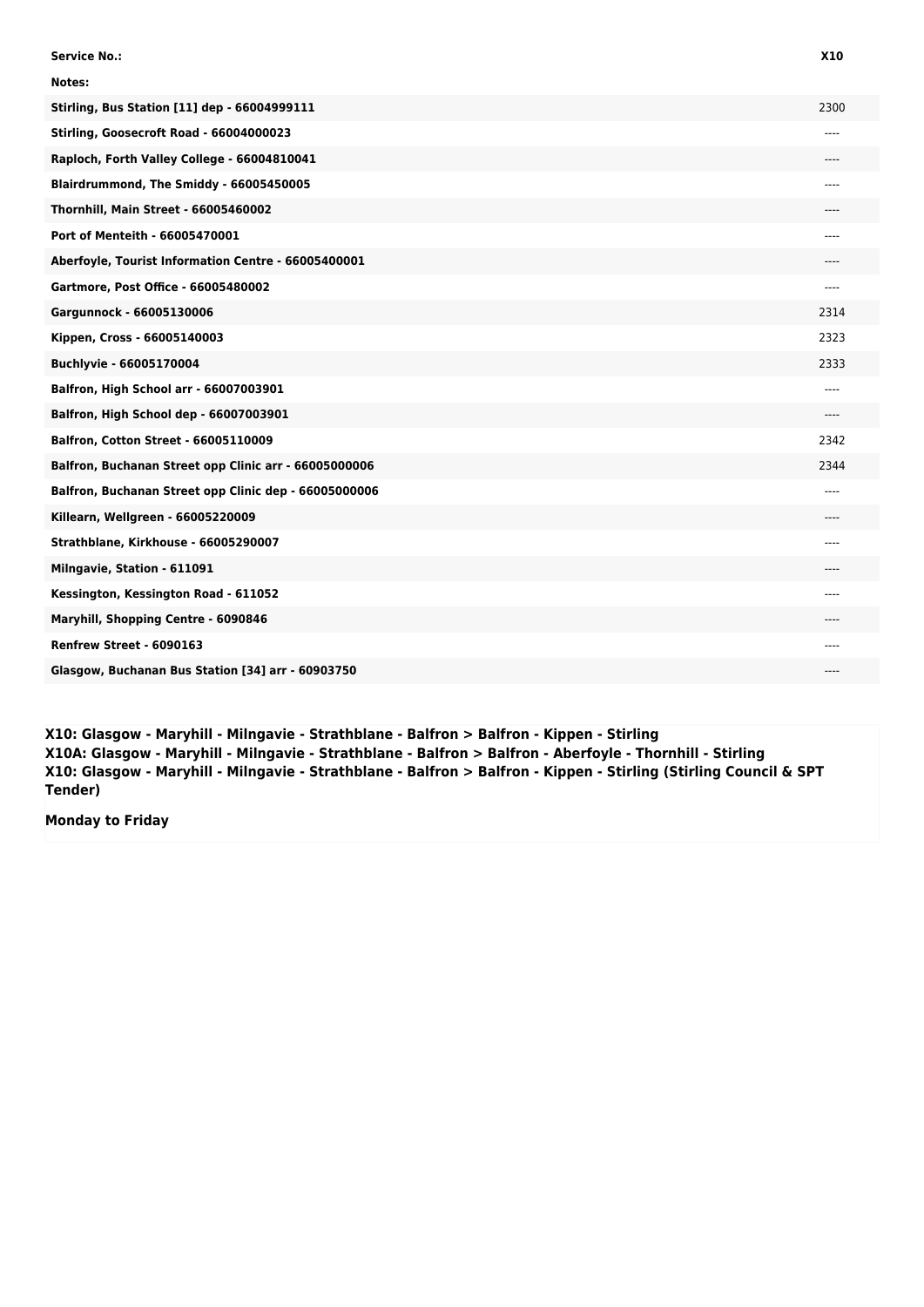| <b>Service No.:</b>                                 | <b>X10A</b> | <b>X10</b> | <b>X10</b> | <b>X10</b> | <b>X10A</b>    | <b>X10A</b>      | <b>X10</b> | <b>X10</b>             | <b>X10</b> | <b>X10A</b> |
|-----------------------------------------------------|-------------|------------|------------|------------|----------------|------------------|------------|------------------------|------------|-------------|
| Notes:                                              |             |            |            |            | <b>SD SGSD</b> | <b>NSD SGNSD</b> |            |                        |            |             |
| Glasgow, Buchanan Bus Station [34] dep - 60903750   | ----        | ----       | 0630       | ----       | 0720           | 0720             | 0825       | ----                   | ----       | 0910        |
| Hope Street, Sauchiehall St - 609016                | ----        | ----       | 0635       | $\cdots$   | 0726           | 0726             | 0832       | ----                   | ----       | 0917        |
| Maryhill, Shopping Centre - 6090847                 | ----        | $---$      | 0645       | $---$      | 0738           | 0738             | 0845       | $---$                  | ----       | 0930        |
| Kessington, Kessington Road - 611053                | ----        | $---$      | 0654       | $\cdots$   | 0749           | 0749             | 0856       | $\qquad \qquad \cdots$ | ----       | 0941        |
| Milngavie, Station - 611091                         | ----        | ----       | 0704       | ----       | 0800           | 0800             | 0907       | $---$                  | ----       | 0952        |
| Strathblane, Kirkhouse - 66005290006                | ----        | ----       | 0715       | $---$      | 0812           | 0812             | 0919       | $---$                  | ----       | 1004        |
| Killearn, Wellgreen - 66005220010                   | ----        | $---$      | 0725       | $---$      | 0824           | 0824             | 0930       | $---$                  | ----       | 1015        |
| Balfron, Buchanan Street Clinic arr - 66005000005   | ----        | ----       | ----       | ----       | 0831           | 0831             | 0937       | $\qquad \qquad \cdots$ | ----       | 1022        |
| Balfron, Buchanan Street Clinic dep - 66005000005   | 0652        | 0700       | 0732       | 0740       | 0833           | 0833             | ----       | 0844                   | 0939       | 1024        |
| Balfron, Cotton Street - 66005110010                | 0654        | 0702       | 0734       | 0742       | 0835           | 0835             | ----       | 0846                   | 0941       | 1026        |
| Balfron, High School arr - 66007003901              | ----        | ----       | ----       | $---$      | 0836           | $---$            | ----       | ----                   | ----       | $---$       |
| Balfron, High School dep - 66007003901              | ----        | ----       |            | ----       | 0837           | ----             | ----       | ----                   | ----       | ----        |
| Gartmore, Post Office - 66005480007                 | 0709        | $---$      | ----       | $---$      | 0852           | 0850             | ----       | ----                   | ----       | 1041        |
| Aberfoyle, Tourist Information Centre - 66005400001 | 0720        | ----       | ----       | $---$      | 0903           | 0901             | ----       | $---$                  | ----       | 1052        |
| Port of Menteith - 66005470002                      | 0729        | ----       | ----       | $---$      | 0912           | 0910             | ----       | ----                   | ----       | 1101        |
| <b>Thornhill, Main Street - 66005460003</b>         | 0739        | ----       |            | ----       | 0922           | 0920             | ----       |                        | ----       | 1111        |
| Blairdrummond, The Smiddy - 66005450006             | 0746        | $---$      | ----       | ----       | 0929           | 0927             | ----       | ----                   | ----       | 1118        |
| Raploch, Forth Valley College - 66004810040         | 0755        | ----       | ----       | $---$      | 0938           | 0936             | ----       | ----                   | $---$      | 1127        |
| Stirling, Murray Place - 66004000025                | 0801        | ----       | ----       | $---$      | 0944           | 0942             | ----       | $---$                  | ----       | 1133        |
| Buchlyvie - 66005170002                             | ----        | 0711       | ----       | 0751       | ----           | $---$            | ----       | 0855                   | 0950       | $---$       |
| Kippen, Cross - 66005140002                         | ----        | 0721       | ----       | 0801       | ----           | $---$            | ----       | 0905                   | 1000       | $---$       |
| Gargunnock - 66005130005                            | ----        | 0730       | ----       | 0810       | ----           | $---$            | ----       | 0914                   | 1009       | $---$       |
| Stirling, Bus Station [11] arr - 66004999111        | 0803        | 0744       | ----       | 0825       | 0946           | 0944             | ----       | 0929                   | 1024       | 1135        |
|                                                     |             |            |            |            |                |                  |            |                        |            |             |
| SD<br>Schooldays Only                               |             |            |            |            |                |                  |            |                        |            |             |

| SGSD         | Stirling Council - Schooldays only |
|--------------|------------------------------------|
| NSD          | <b>School Holidays</b>             |
| <b>SGNSD</b> | Stirling Council - School Holidays |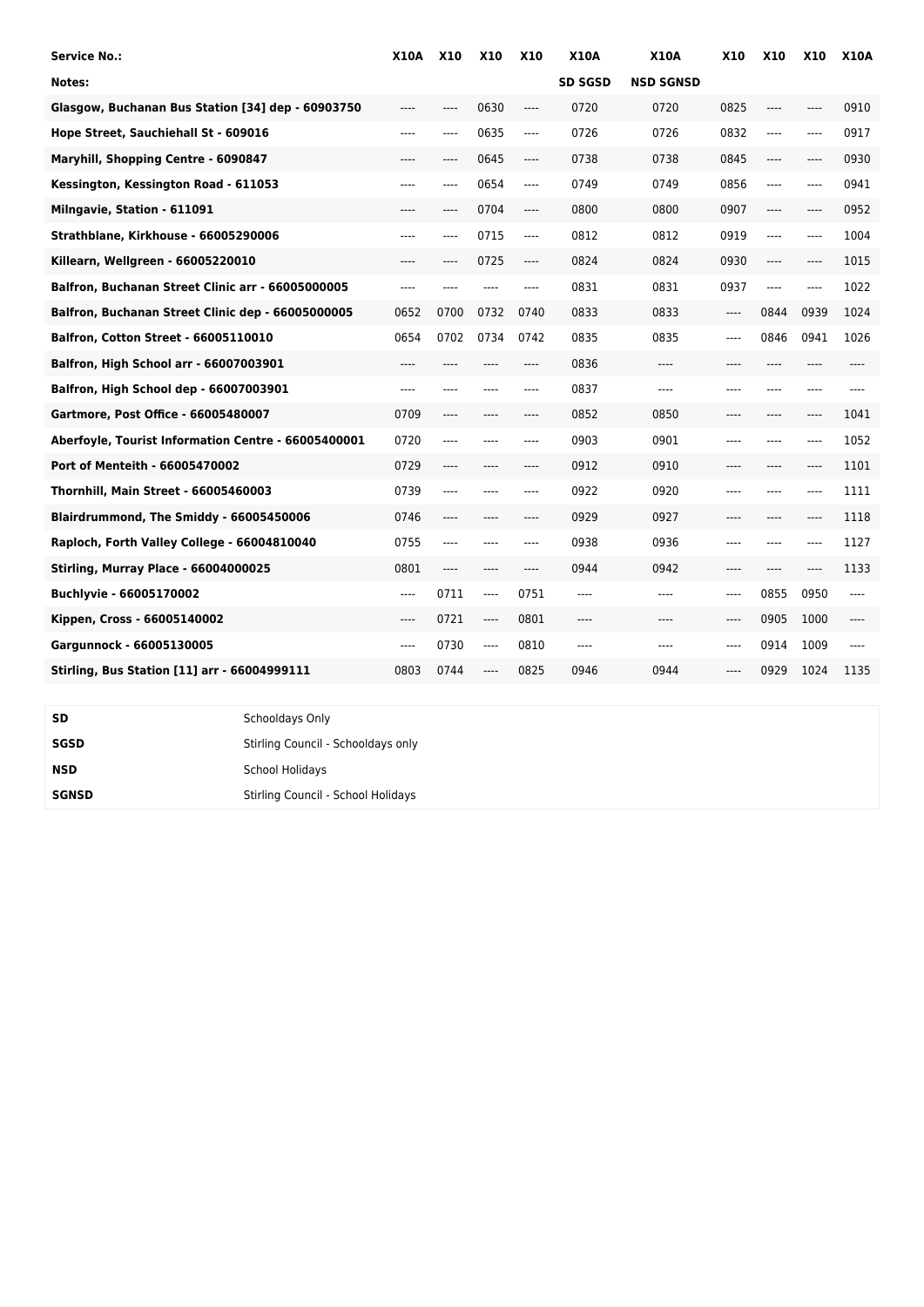| <b>Service No.:</b>                                         | X10   | X10A X10 |          | <b>X10A</b> | <b>X10</b>     | X10                        | <b>X10</b>        | <b>X10</b>     | X10                        | X10            |
|-------------------------------------------------------------|-------|----------|----------|-------------|----------------|----------------------------|-------------------|----------------|----------------------------|----------------|
| Notes:                                                      |       |          |          |             | <b>SD SGSD</b> | <b>NSD</b><br><b>SGNSD</b> | SD<br><b>SGSD</b> | <b>SD SGSD</b> | <b>NSD</b><br><b>SGNSD</b> | <b>SD SGSD</b> |
| Glasgow, Buchanan Bus Station [34]<br>dep - 60903750        | 1010  | 1110     | 1210     | 1310        | 1412           | 1412                       | $\cdots$          | 1522           | 1522                       | ----           |
| Hope Street, Sauchiehall St - 609016                        | 1017  | 1117     | 1217     | 1317        | 1419           | 1419                       | ----              | 1529           | 1529                       | $---$          |
| Maryhill, Shopping Centre - 6090847                         | 1030  | 1130     | 1230     | 1330        | 1432           | 1432                       | ----              | 1542           | 1542                       | $---$          |
| Kessington, Kessington Road - 611053                        | 1041  | 1141     | 1241     | 1341        | 1443           | 1443                       | ----              | 1553           | 1553                       | $---$          |
| Milngavie, Station - 611091                                 | 1052  | 1152     | 1252     | 1352        | 1454           | 1454                       | ----              | 1604           | 1604                       | ----           |
| Strathblane, Kirkhouse - 66005290006                        | 1104  | 1204     | 1304     | 1404        | 1506           | 1506                       | ----              | 1616           | 1616                       | $---$          |
| Killearn, Wellgreen - 66005220010                           | 1115  | 1215     | 1315     | 1415        | 1517           | 1517                       | ----              | 1627           | 1627                       | ----           |
| Balfron, Buchanan Street Clinic arr -<br>66005000005        | 1122  | 1222     | 1322     | 1422        | 1524           | 1524                       | ----              | 1634           | 1634                       | ----           |
| <b>Balfron, Buchanan Street Clinic dep -</b><br>66005000005 | 1124  | 1224     | 1324     | 1424        | 1527           | 1527                       | ----              | ----           | ----                       | 1637           |
| <b>Balfron, Cotton Street - 66005110010</b>                 | 1126  | 1226     | 1326     | 1426        | 1529           | 1529                       | $---$             | ----           | $---$                      | 1639           |
| <b>Balfron, High School arr -</b><br>66007003901            | ----  | ----     | $---$    | ----        | 1530           | $---$                      | ----              | ----           | ----                       | 1640           |
| Balfron, High School dep -<br>66007003901                   |       |          |          | ----        | 1535           | ----                       | 1535              | ----           | ----                       | 1645           |
| Gartmore, Post Office - 66005480007                         | ----  | 1241     | ----     | 1441        | ----           | ----                       | ----              | ----           | ----                       |                |
| Aberfoyle, Tourist Information Centre -<br>66005400001      | ----  | 1252     | ----     | 1452        | ----           |                            |                   |                | ----                       |                |
| Port of Menteith - 66005470002                              | ----  | 1301     | $---$    | 1501        | ----           | ----                       | ----              |                | ----                       |                |
| Thornhill, Main Street - 66005460003                        | ----  | 1311     | $\cdots$ | 1511        | $---$          | $---$                      | ----              | ----           | ----                       | $---$          |
| <b>Blairdrummond, The Smiddy -</b><br>66005450006           | ----  | 1318     | ----     | 1518        | $---$          | ----                       | ----              | ----           | ----                       | $---$          |
| Raploch, Forth Valley College -<br>66004810040              | $---$ | 1327     | $---$    | 1527        | $---$          | $---$                      | ----              | ----           | ----                       | $---$          |
| Stirling, Murray Place - 66004000025                        | ----  | 1333     | ----     | 1533        | $---$          | $---$                      | ----              | ----           | ----                       | $---$          |
| Buchlyvie - 66005170002                                     | 1135  | ----     | 1335     | $---$       | 1544           | 1538                       | 1544              | ----           | ----                       | 1654           |
| Kippen, Cross - 66005140002                                 | 1145  | ----     | 1345     | ----        | 1553           | 1547                       | 1553              | ----           | ----                       | 1703           |
| Gargunnock - 66005130005                                    | 1154  | ----     | 1354     | ----        | 1603           | 1557                       | ----              | ----           | ----                       | 1713           |
| Stirling, Bus Station [11] arr -<br>66004999111             | 1209  | 1335     | 1409     | 1535        | 1618           | 1612                       | ----              | ----           | ----                       | 1728           |

| <b>SD</b>    | Schooldays Only                    |
|--------------|------------------------------------|
| SGSD         | Stirling Council - Schooldays only |
| <b>NSD</b>   | School Holidays                    |
| <b>SGNSD</b> | Stirling Council - School Holidays |